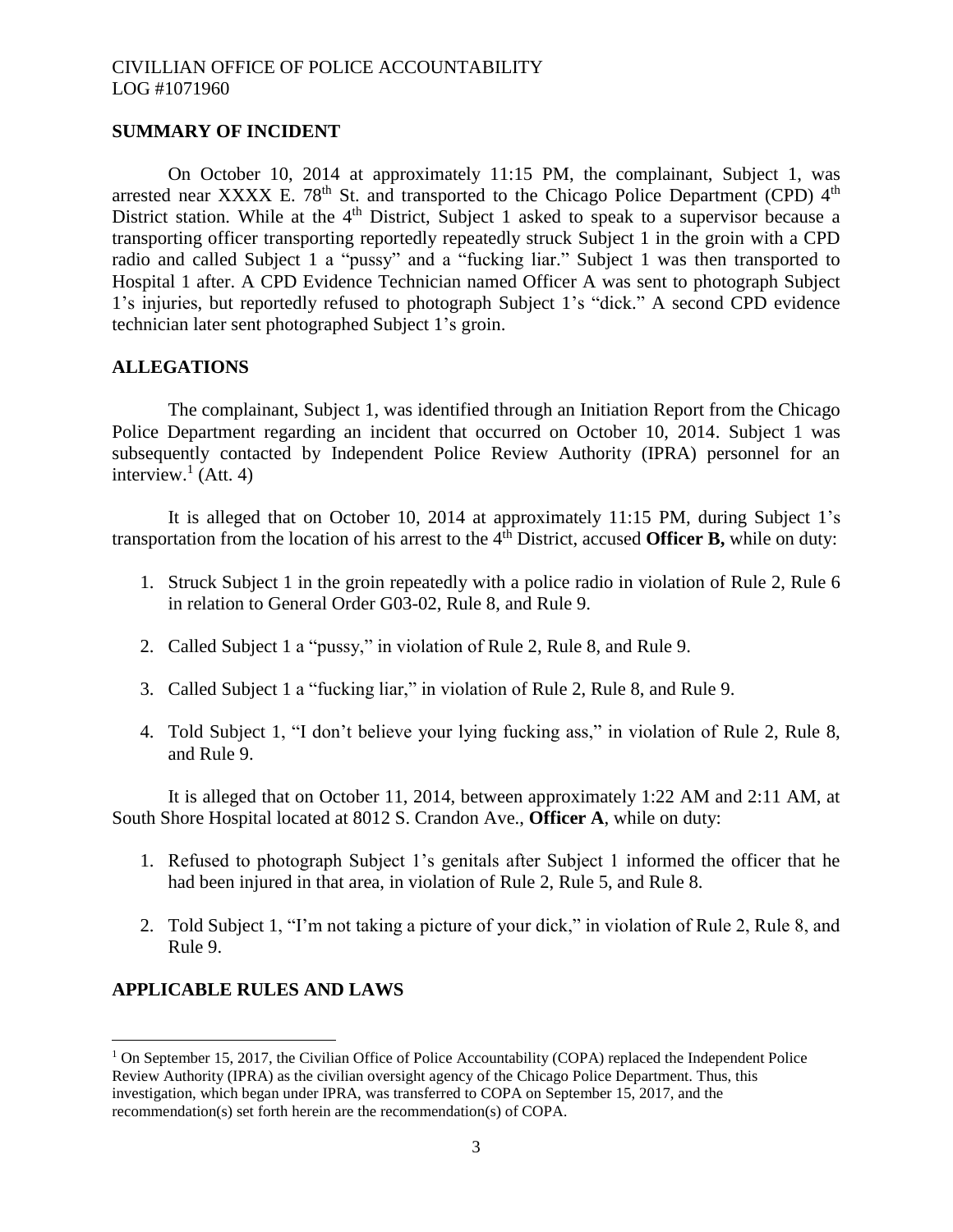**Rule 2**: prohibits, "Any action or conduct which impedes the Department's efforts to achieve its policy and goals or brings discredit upon the Department."

**Rule 5:** Prohibits, "Failure to perform any duty."

**Rule 6**: prohibits, "Disobedience of an order or directive, whether written or oral."

**Rule 8:** prohibits, "Disrespect to or maltreatment of any person, while on or off duty."

**Rule 9:** prohibits, "Engaging in any unjustified verbal or physical altercation with any person, while on or off duty."

# **Chicago Police Department Directive, General Order G03-02, Use of Force Guidelines: 2**

## **INVESTIGATION**

 $\overline{\phantom{a}}$ 

## **Department Reports and Records**

An Arrest Report was located from Subject 1's October 10, 2014 arrest with RD #HXXXXXXX. According to this document, Subject 1 was charged with reckless conduct after fleeing from police in a vehicle operated by Subject 1's acquaintance, Civilian 1. Both Civilian 1 and Subject 1 were shortly thereafter observed by officers attempting to enter a residence at XXXX E. 78<sup>th</sup> St. One officer saw Civilian 1 throwing a handgun while Subject 1 attempted to distract officers by "screaming and flailing his arms." Both men were arrested and transported to the 4th District. This report also states that Subject 1 had "obvious pain or injury" and was taken to Hospital 1 for "injury to testicales [sic]." Subject 1 was returned to District 4 Lockup on October 11, 2014. A similar arrest report was located for Civilian 1 with a charge of aggravated unlawful use of a weapon and issuance of a warrant. Detective Supplementary Reports were located for RD #HXXXXXXX with no additional pertinent information, aside from both men being listed as admitted members of the Gangster Disciples. (Atts. 7, 9, 11, 58, 59)

Sergeant A authored an Initiation Report where he stated he meet Subject 1 in the district lockup and Subject 1 stated that he was repeatedly struck in the penis by a department radio during transport. Sergeant A further related that he sent Subject 1 to Hospital 1 and radioed for an ET to photograph Subject 1. (Att. 4)

CPD Event Query Reports were located pertaining to Subject 1's arrest on October 10, 2014. Available details related that a vehicle was identified moving north on Jeffery Boulevard at a high rate of speed. A weapon was recovered at approximately 11:13 PM. At approximately 11:29 PM, Beat XXXX (Officers C and D) reported they had one individual in custody and were going to the 4th District. At roughly 11:37 PM Beat XXXX (Officers E and B) also reported they were transporting one individual to the  $4<sup>th</sup>$  District. At approximately 11:43 PM, Beat XXXX ran a name check on Civilian 1. (Atts. 16, 19, 20, 21)

<sup>&</sup>lt;sup>2</sup> The Use of Force policy referenced in this report was effective from October 2002 until October 2017.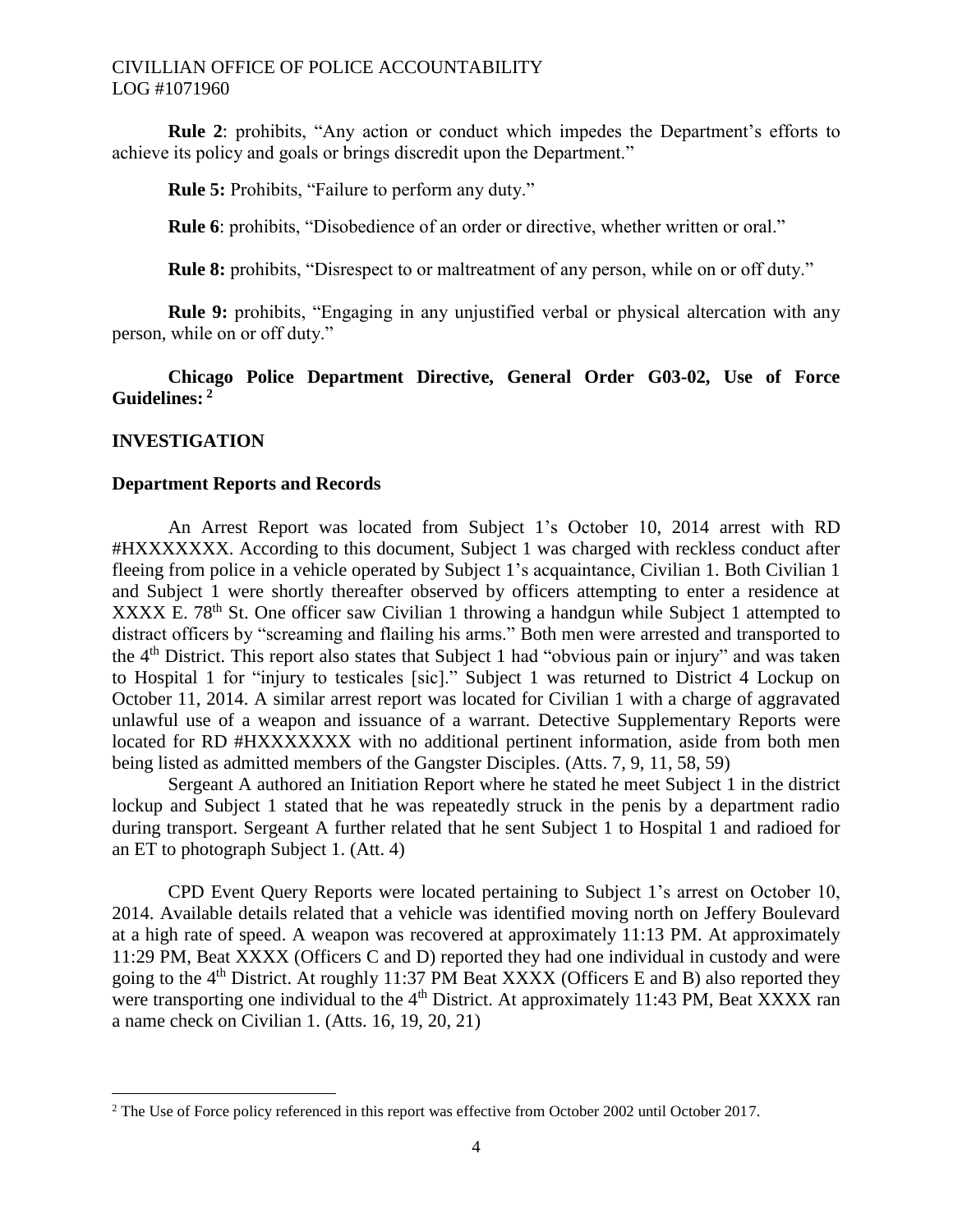A Crime Scene Processing Report was obtained regarding photos taken of Subject 1 by Officer A on October 11, 2014 at Hospital 1. Reportedly, the officers from Beat XXXX (believed to be Sergeant A) requested the photos. Officer A took photos of Subject 1's "frontal, right, & left profile." Officer A took five photos of Subject 1, all of which were of Subject 1's face. (Atts. 23, 24)

A second Crime Scene Processing Report was identified for a second set of photos taken of Subject 1 by Officer F on October 12, 2014. These photos include images of Subject 1's genitals. There are no obvious, visible injuries seen in these photos. (Atts. 25, 26)

No in-car camera footage was available from the vehicles manned by Beat XXXX (Officers G and H), Beat XXXX (Officers E and B), or Beat XXXX (Officers C and D). (Att. 22)

## **Medical Records**

Subject 1's medical records were obtained from the emergency room at Hospital 1. Subject 1 reportedly arrived at the emergency room on October 11, 2014 at approximately 1:31 AM. Documents state that the reason for Subject 1's visit was "battery – hit to the groin area with walkie-talkie." His complaint was "groin pain" followed by numbness. Subject 1 was discharged into CPD custody on October 11, 2014 at approximately 5:28 AM. Subject 1 was given home self-care directions upon his discharge and instructed to take ibuprofen. (Att. 27)

#### **Interview with Subject 1**

 $\overline{\phantom{a}}$ 

Subject 1 related that on October 10, 2014, he was arrested at roughly 11:30 PM near XXXX S. South Shore and transported to the  $4<sup>th</sup>$  District CPD station at  $103<sup>rd</sup>$  and Luella. Subject 1 stated he was with Civilian 1 and both men were arrested.<sup>3</sup> Subject 1 stated that he and Civilian 1 were separated and placed into two different CPD vehicles. At some point during his transportation, Subject 1 alleged that the transporting officer in the front passenger seat struck Subject 1, "several times in my genital area with his walkie talkie." Subject 1 clarified the walkie talkie was the officer's CPD radio. Subject 1 stated that he was in the backseat of the vehicle behind the driver when this occurred. Subject 1 stated that the offending officer leaned his seat back to reach Subject 1 with the "bottom end" of the radio. Subject 1 further alleged that this officer attempted to make Subject 1 confess to a shooting incident that had occurred that evening near 99th and Yates. Subject 1 stated that when he denied involvement, this officer "lifted his seat back and struck me several times in my genital area with the bottom of his radio." The officer turned using his right hand across his body to strike Subject 1's genitals while Subject 1 was handcuffed behind his back. The officer struck Subject 1 between six to 10 times. Subject 1 responded by asking the officer to stop until the driving officer grabbed the passenger officer by the passenger's vest and the passenger officer ceased striking Subject 1. After that, the passenger officer returned his seat to a sitting position. Then, the passenger officer told Subject 1 that Subject 1 is a "fucking liar" and the officer did not believed Subject 1's "lying ass." Subject 1 stated that when he complained about the pain from being struck, the passenger officer called him a "pussy."

<sup>3</sup> Subject 1 denied that he saw Civilian 1 with a gun at the time of Subject 1 and Civilian 1's arrest.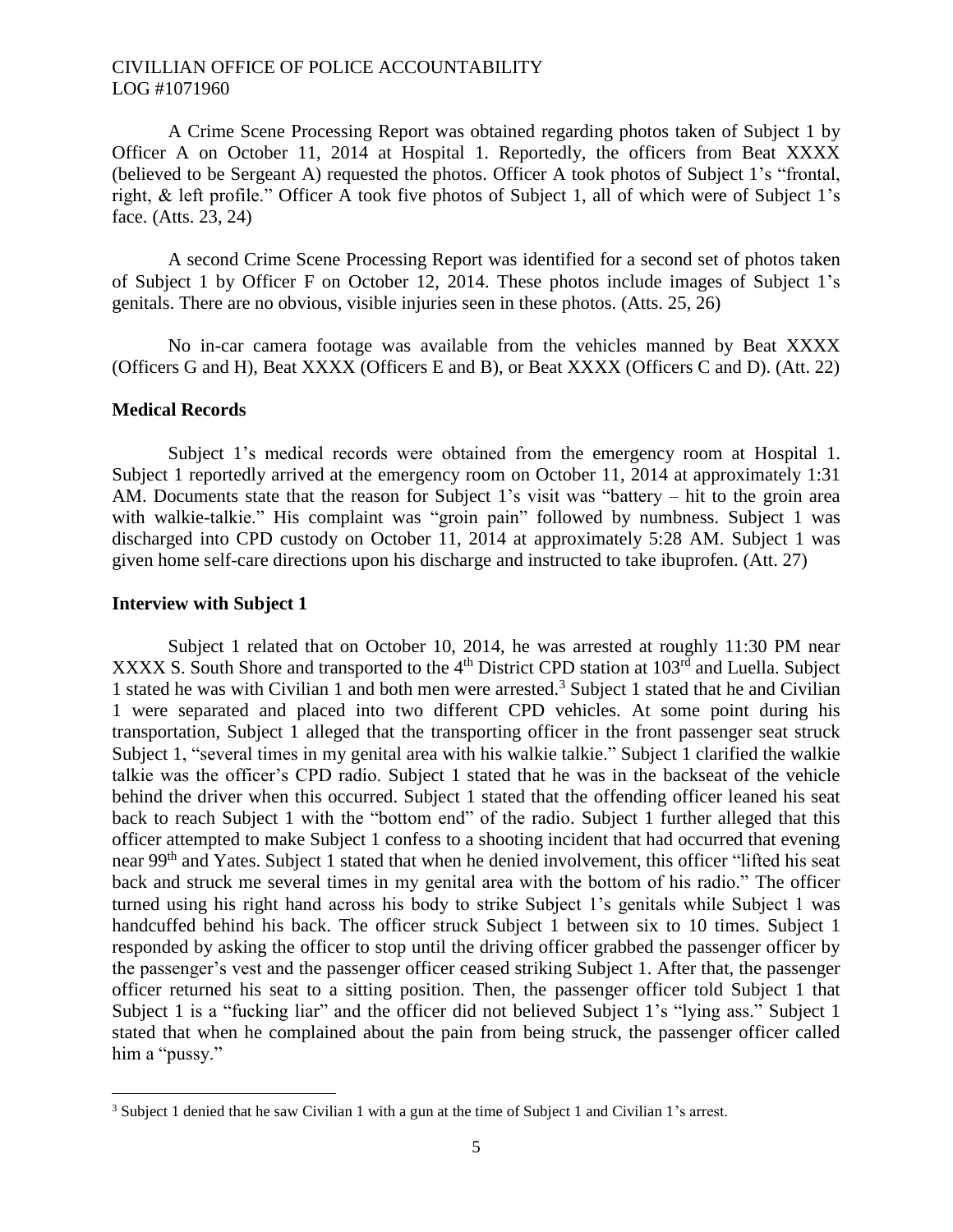Once the vehicle arrived at the police station, Subject 1 and Civilian 1 were brought to a room where a sergeant arrived. Subject 1 reported he asked for a "white shirt" and told a sergeant about the incident. Subject 1 was then transported to Hospital 1 by different officers. Hospital staff examined Subject 1 and Subject 1 was discharged after no blood was found in his urine. Subject 1 also stated he was given a pain reliever and the doctor noted bruising and swelling on Subject 1's groin. Subject 1 related that at the time of his IPRA interview on October 12, 2014, he still felt pain, especially when urinating. Subject 1 related that the photos taken of him in the hospital were "incomplete" because the photos were only of Subject 1's face and not his genitals. The officer who took the photos (identified as Officer A) reportedly asked Subject 1 where his injuries were. When Subject 1 told the officer it was his genitals, Officer A reportedly responded by stating, "I'm not taking pictures of your dick" and only taking photos of Subject 1's face. IPRA responded by having CPD send a second Evidence Technician to Subject 1's residence on October 12, 2014 to take photos of Subject 1's groin area. (Atts. 29, 30, 33, 49)

On April 27, 2015, Subject 1 was contacted via telephone. Subject 1 related that he was alone in the CPD vehicle with two officers when he was driven to the  $4<sup>th</sup>$  District. Subject 1 stated that both officers were males in civilian dress who appeared to be Hispanic or Middle-Eastern. Subject 1 described the officer who struck him as taller and heavier than the officer who was driving. $4$  (Att. 42)

## **Accused Interview, Officer B**

Officer B stated that on October 10, 2014, he was working Beat XXXX and partnered with Officer E. Officer B believed that he and his partner were in civilian dress. Officer B stated that they were operating an unmarked Crown Victoria CPD vehicle. Officer B stated that he assisted officers in the arrest of Subject 1 and Civilian 1 but he did not actually arrest either individual. Officer B stated that he and his partner arrived on scene after both men were in police custody. Officer B did not recall transporting either arrestee to the police station. After reviewing relevant OEMC Event Queries from October 10, 2014, Officer B acknowledged that it was reported his beat (Beat XXXX) brought one arrestee to the  $4<sup>th</sup>$  District. However, Officer B did not recall transporting Subject 1 or Civilian 1. Officer B denied repeatedly striking Subject 1 in the groin with a police radio. The officer also denied calling Subject 1 a "pussy" or a "fucking liar." Officer B further denied that he told Subject 1 he did not believe Subject 1's "lying fucking ass." (Att. 56)

#### **Witness Interview, Officer E**

 $\overline{a}$ 

Officer E related that on October 10, 2014, he responded to a call of officer's following a vehicle. After reviewing Subject 1's arrest report from this date, Officer E stated he was involved in Subject 1's arrest. The officer related that on this date, he was working as a member of Beat XXXX and partnered with Officer B. Officer E could not recall if they were in uniform or

<sup>4</sup> Subject 1's arrest report stated that he was transported by Beat XXXX. This beat was staffed by Officers D and C, both of whom are white males. However, OEMC records stated that Beat XXXX transported one offender (believed to Civilian 1) and Beat XXXX transported the other offender (believed to be Subject 1). Beat XXXX was staffed by Officers B and E during the time in question.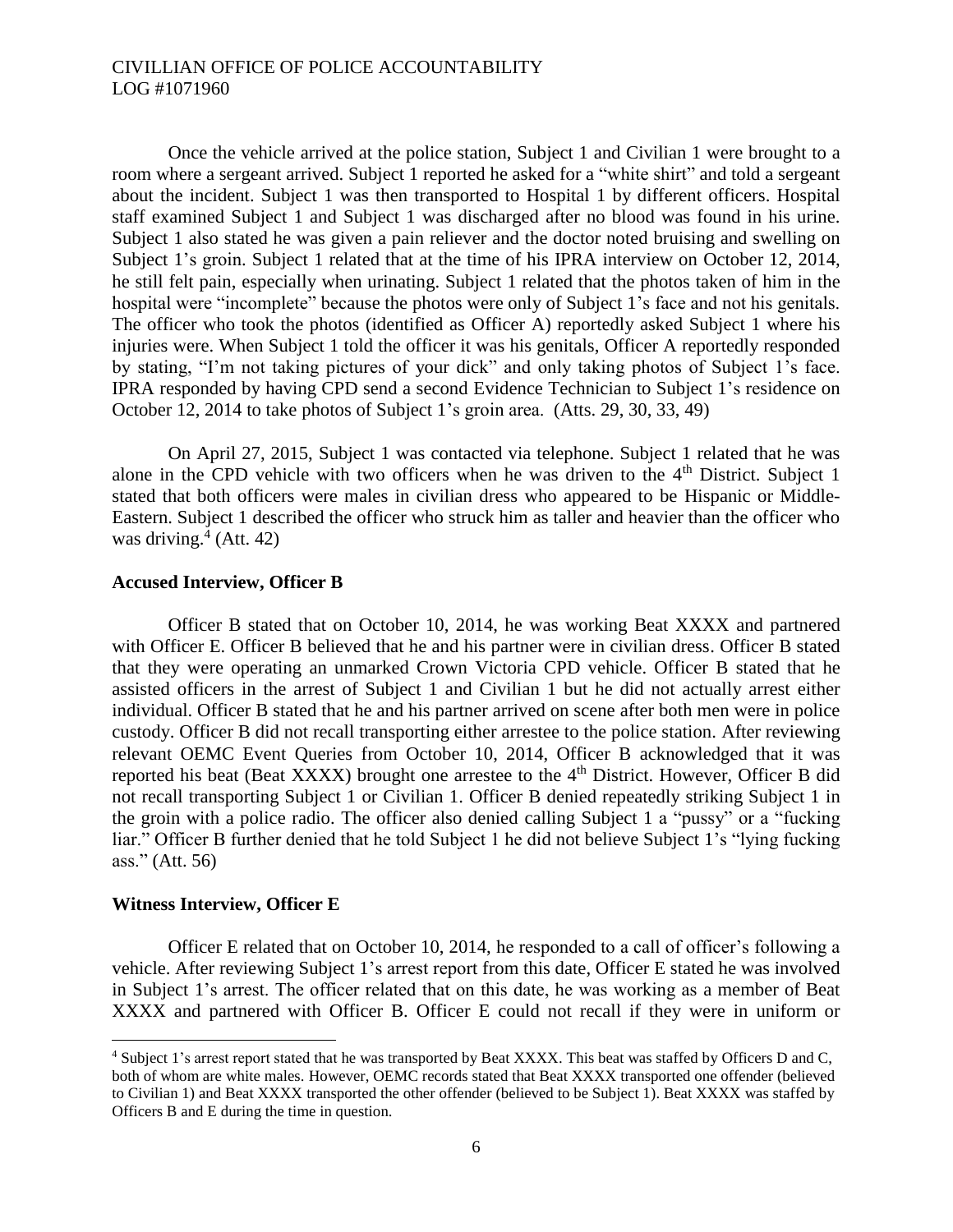civilian dress. After reviewing Civilian 1's arrest report from October 10, 2014, Officer E, stated he and his partner were an assisting unit who responded to the scene of Subject 1 and Civilian 1's arrest. Officer E did not recall what his role was in either individual's arrest, or if he and his partner transported either man to the 4<sup>th</sup> District. After reviewing relevant OEMC records, Officer E acknowledged that the document stated he and Officer B transported one individual to the 4th District. However, Officer E did not recall doing so. The only thing Officer E recalled was responding to the scene and that when he arrived, the arrestees were already in police custody. (Att. 51)

#### **Witness Interview, Officer D**

According to Officer D, on October 11, 2014, he was working an overtime initiative in the 4th District with his partner, Officer C. Officer D stated he was in uniform and he believed he was in a marked police vehicle. After reviewing Department reports, Officer D "vaguely recalled" Subject 1 and Civilian 1. Officer D reported that he was involved in the arrest of these men after responding to a flash message from other officers related to shots fired and a pursuit. Officer D did not know Officers E and B. Officer D stated that he transported one of the arrestees, but did not independently recall which one. Officer D acknowledged that both Subject 1's and Civilian 1's arrest report stated Officer D and his partner were the transporting officers. However, Officer D related he only transported one individual to the 4<sup>th</sup> District. After viewing CPD Event Queries (Att. 16), the officer believed that, to the best of his knowledge, he and his partner transported Civilian 1. Officer D related he did not interact with Subject 1 or Civilian 1 after they were transported to the  $4<sup>th</sup>$  District. (Att. 64)

#### **Witness Interview, Officer C**

Per Officer C, on October 11, 2014, he was working overtime with his partner, Officer D. Officer C related that he was in a marked vehicle and he believed he was in-uniform. Officer C recalled Subject 1 and Civilian 1 and stated that he was involved in their arrest on October 11, 2014. According to Officer C, he did not physically arrest either man. Officer C did not know Officers E and B. Officer C stated that he and his partner transported one of the arrestees, but did not independently recall which one. After reviewing the arrest reports for Subject 1 and Civilian 1, Officer C stated that it was incorrect that he and Officer C transported both arrestees. After reviewing CPD Event Queries (Att. 16), the officer believed he transported Civilian 1. Officer C stated he had no involvement with either arrestee after taking Civilian 1 to the police station. (Att. 68)

### **Accused Interview, Officer A**

Officer A stated that on October 11, 2014, he believed he was working over-time on Beat XXXX as an Evidence Technician (ET). Officer A related that he was at Hospital 1 for a request from Beat XXXX via OEMC to photograph an arrestee (identified as Subject 1). Officer A could not recall the content of any conversation he had with Subject 1. Officer A did not remember if he asked Subject 1 what the officer was there to photograph. Officer A, did not recall Subject 1 telling the officer that his groin was injured. Officer A related that he took photos of Subject 1's front, left, and right profile. Officer A reported that as an ET, he would take a photo of an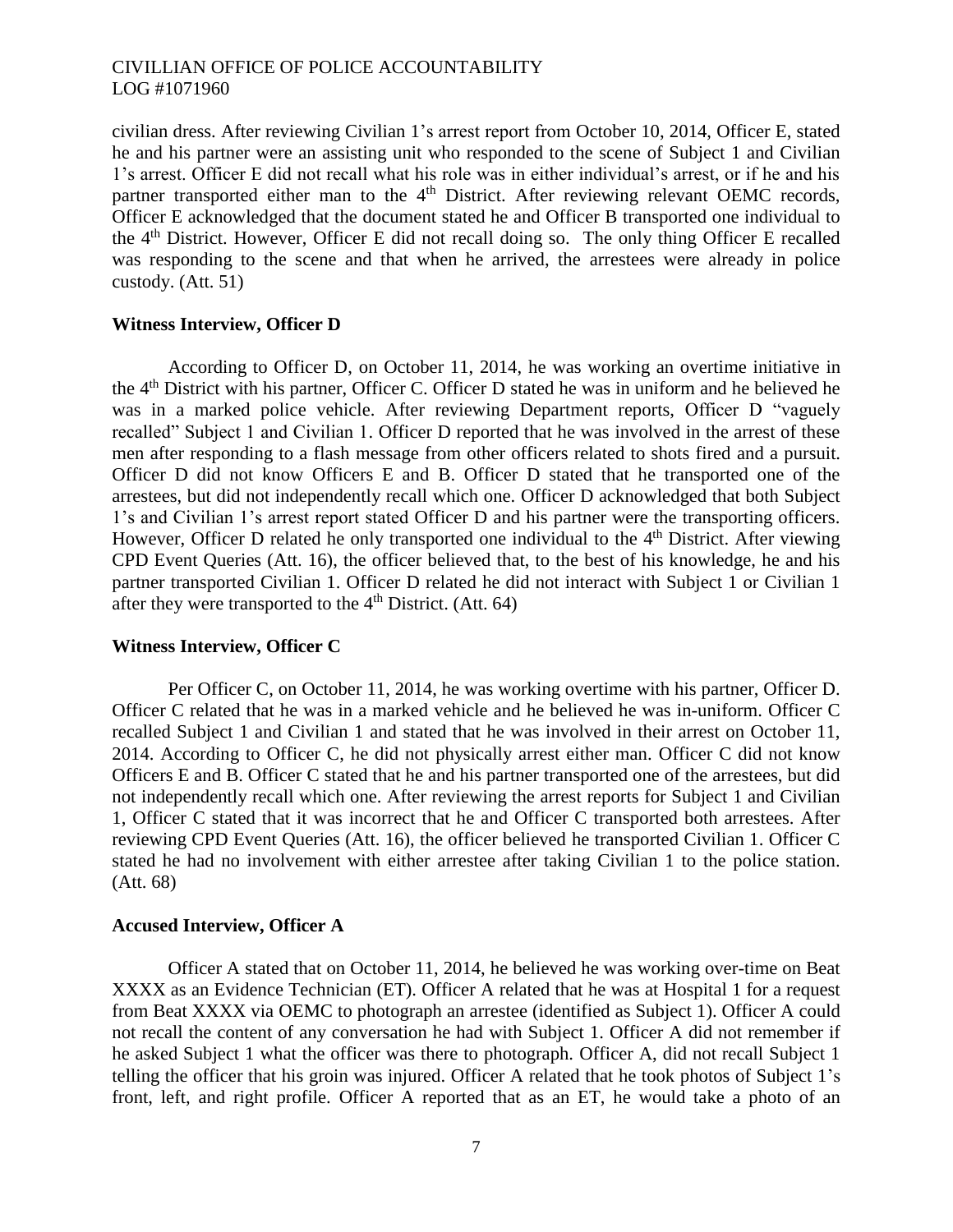individual's genitals if required. Officer A stated that the only reason he would not do so was if the individual was a female and there was not a female third-party present. Officer A denied that he refused to photograph Subject 1's genitals. The officer also denied that he told Subject 1 he would not photograph Subject 1's "dick." (Atts. 39, 40)

## **Witness Interview, Sergeant A**

Sergeant A stated that on October 10, 2014, he was on-duty working Beat XXXX as a Gang Enforcement Sergeant. Sergeant A did not specifically recall Subject 1 or Civilian 1 and stated he was not present during their arrests. According to the sergeant, officers from the Violence Reduction Initiation (VRI) were involved in the arrest of both men and he believed VRI officers transported one of or both arrestees. Sergeant A stated that arrestees are usually transported in a "cage car" or a wagon but sometimes they will be transported in an unmarked car if the individual is cooperative. Sergeant A related that he believed he interacted with Subject 1 at the police station after reviewing Department reports, but had no independent recollection of interacting with Subject 1. Therefore, the sergeant did not remember Subject 1 telling the sergeant he was injured. Sergeant A related that an outside unit (VRI) worked on this arrest so it is possible that the sergeant did not know all of the involved officers. Sergeant A agreed that Department reports indicated it was he who requested that an evidence technician (ET) take photographs of Subject 1, but the sergeant did not independently recall doing so. According to Sergeant A, he does not know if he went to the hospital with Subject 1 or was at the hospital when the ET arrived. Similarly, the sergeant was uncertain if he spoke to the ET or told the ET what to photograph. Sergeant A did not know who Officers E and B are. (Att. 66)

## **Witness Interview, Officer I**

Officer I stated that on October 11, 2014, he was working Beat XXXX (also reported as Beat XXXX). Officer I related that he was guarding an arrestee at Hospital (identified as Subject 1). However, Officer I did not specifically recall Subject 1 or why Subject 1 was taken to the hospital. Officer I related that an ET (identified as Officer A) came to the hospital but Officer I did not recall what Officer A did on this occasion. Officer I did not recall a conversation between the ET and Subject 1. (Att. 50)

## **News Article**

On January 1, 2012, the *The News Gazette* published an article naming Subject 1 as a codefendant in an aggravated robbery that occurred in Urbana, IL in January 2011. The article states, "Subject 1 […] pleaded guilty […] to obstructing justice, admitting that he lied to an Urbana police detective investigating the robbery about having been out in his car that morning. Subject 1 reportedly drove […] to the robbery, according to the charge to which he pleaded guilty."  $(Att. 62)$ 

Supervisor 1 Investigator 1

\_\_\_\_\_\_\_\_\_\_\_\_\_\_\_\_\_\_\_\_\_\_\_\_\_\_\_\_\_\_\_\_\_\_ \_\_\_\_\_\_\_\_\_\_\_\_\_\_\_\_\_\_\_\_\_\_\_\_\_\_\_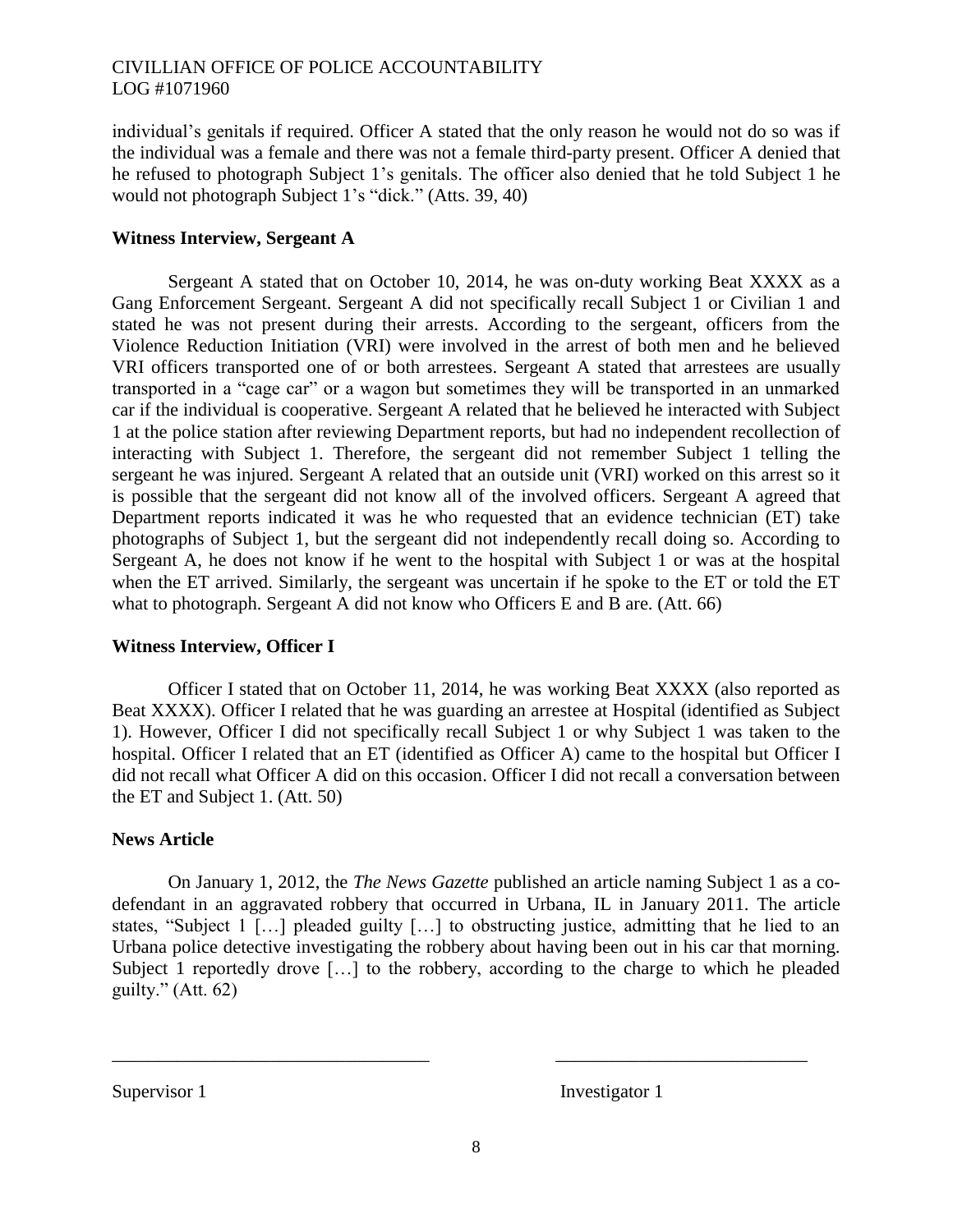### **ANALYSIS AND CONCLUSION**

#### **Officer**

COPA recommends a finding that **allegation #1,** that **Officer B** struck Subject 1 in the groin repeatedly with a police radio, be **Unfounded**.

COPA recommends a finding that **allegation #2,** that **Officer B** called Subject 1 a "pussy," be **Unfounded**.

It is unrealistic that Officer B would have repeatedly hit Subject 1 in the genitals with his police radio. According to Subject 1, the doctor noted bruising and swelling on Subject 1's groin. However, medical records make no note of Subject 1 having bruising and swelling. The severity of Subject 1's alleged injuries was simply not supported by his medical records. Furthermore, the photos taken of Subject 1's genitals by CPD depict no obviously visible injuries, despite Subject 1 claiming he had bruises. The physical logistics of Officer B hitting Subject 1 with his police radio while sitting in a vehicle also seems unlikely. Accordingly, it is not believed that Officer B called Subject 1 a "pussy" for experiencing pain after being struck, since it is not believed the officer struck Subject 1. Additionally, press was located which detailed Subject 1 had previously lied to law enforcement to protect himself from criminal charges. Similarly, Subject 1 denied seeing a gun on Civilian 1, despite the fact that a gun was found. Both of these details diminish Subject 1's credibility. Therefore, COPA finds this allegation to be Unfounded.

COPA recommends a finding that **allegation #3,** that **Officer B** called Subject 1 a "fucking liar," be **Not Sustained**.

COPA recommends a finding that **allegation #4,** that **Officer B** told Subject 1 "I don't believe your lying fucking ass," be **Not Sustained**

For allegations 3 – 4 against Officer B, there is not enough evidence to make a conclusive finding. Neither Officer B nor Officer E recalled transporting Subject 1 and these allegations are the complainant's word against Officer B's word. While Subject 1 is not credible for the reasons detailed above, there is simply not enough information to make a conclusive determination. Thus, allegations 3 – 4 against Officer B are Not Sustained.

COPA recommends a finding that **allegation #1,** that **Officer A** refused to photograph Subject 1's genitals after Subject 1 informed the officer that he had been injured in that area, be **Unfounded.**

COPA recommends a finding that **allegation #2,** that **Officer A** told Subject 1 "I'm not taking a picture of your dick," be **Unfounded.**

It is unlikely that a CPD Evidence Technician (ET) would refuse to take photos if he was instructed to do so, or that he would tell Subject 1 "I'm not taking a picture of your dick." ETs must take photographs of subjects that could be deemed unpleasant by the general public. This includes photos of nude subjects. Based on information provided by Sergeant A, it is likely that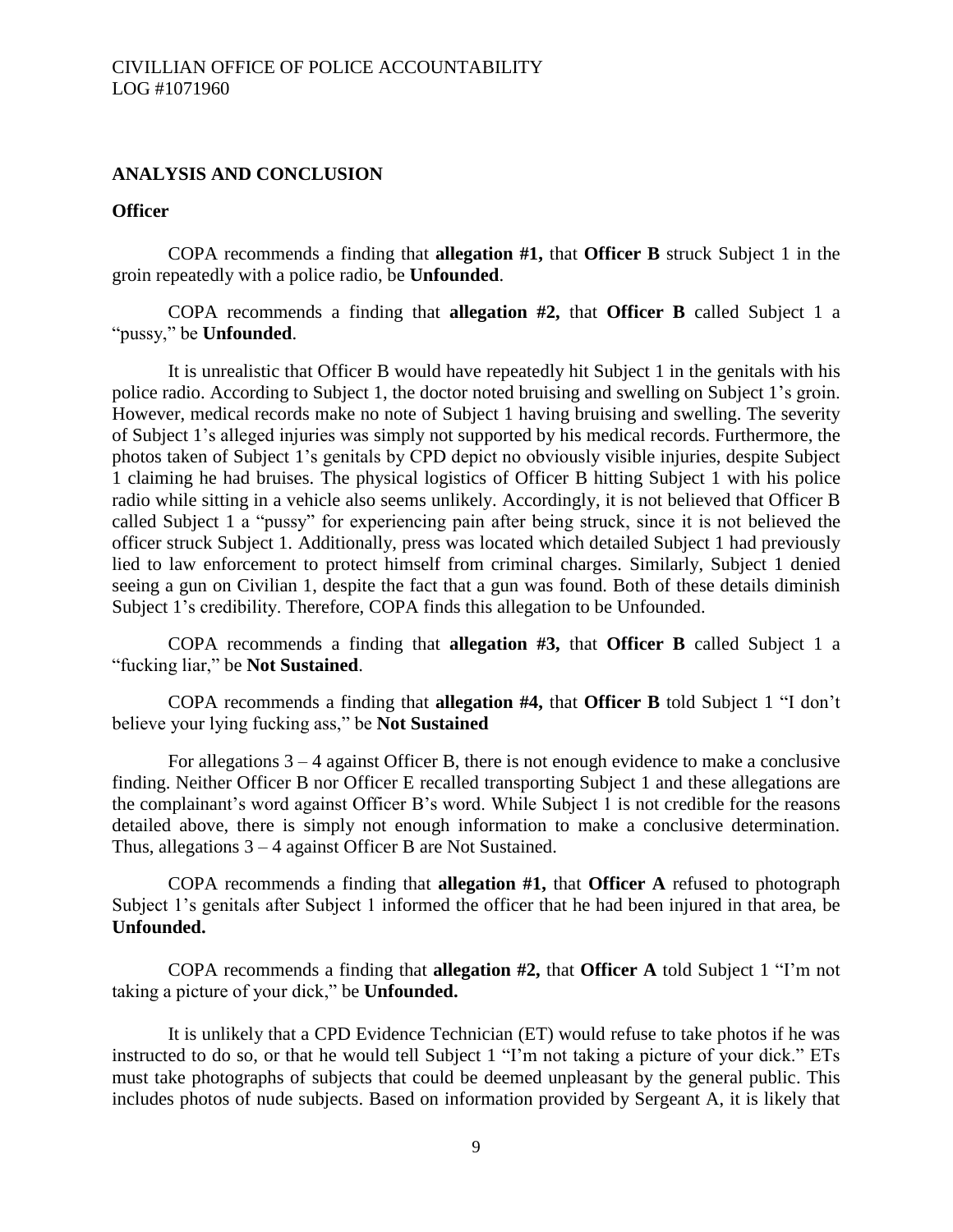Officer A was not specifically told what to photograph and he instead photographed Subject 1's face. Therefore, allegations  $1 - 2$  against Officer A are Unfounded.

Approved:

Deputy Chief Administrator, COPA

\_\_\_\_\_\_\_\_\_\_\_\_\_\_\_\_\_\_\_\_\_\_\_\_\_\_\_\_\_\_\_\_\_\_